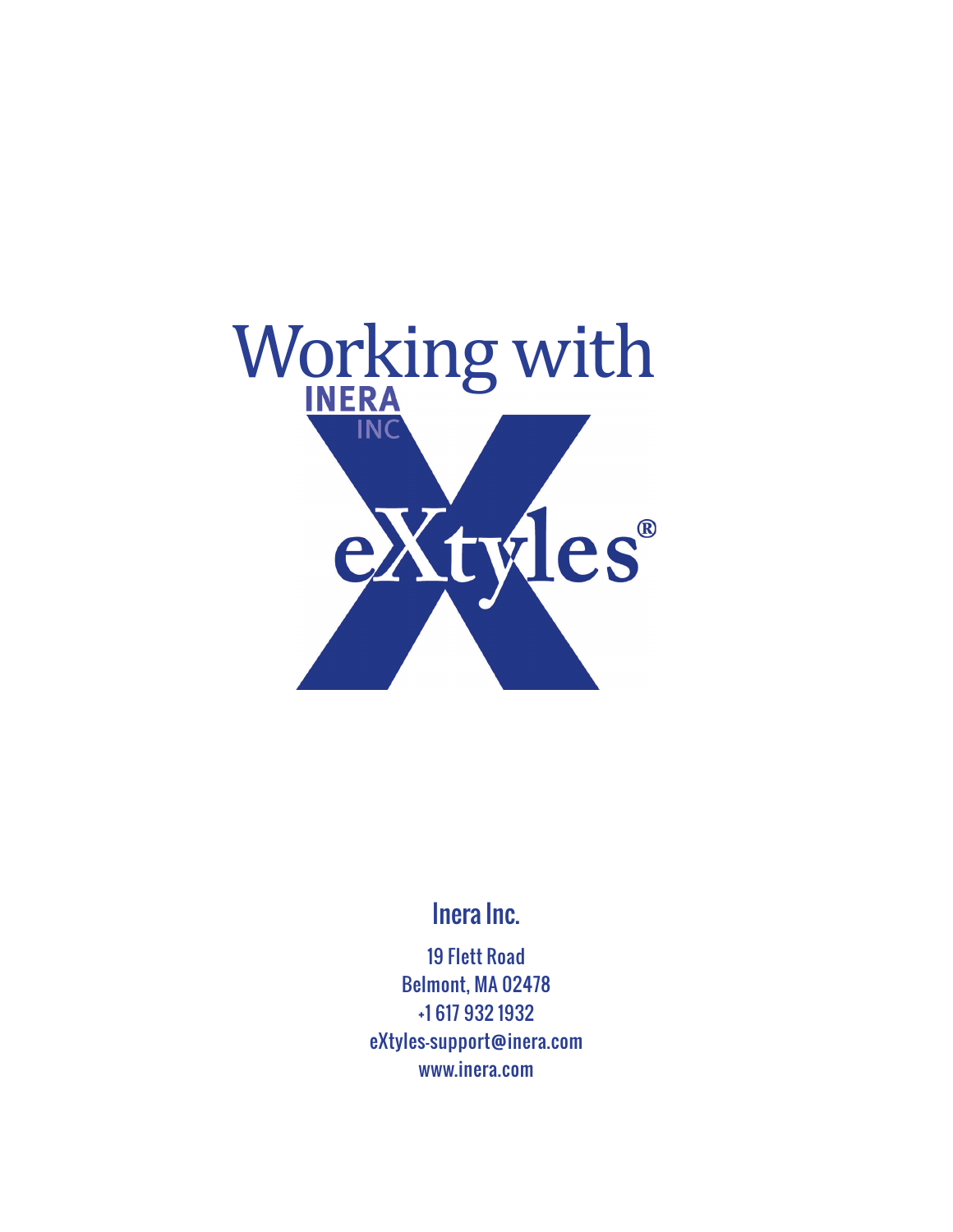# Working with eXtyles describes the eXtyles feature set and

offers tips to enhance the user's experience. Unlike the lengthier *eXtyles User Documentation* distributed to all customers, this guide is a general overview, and some details may vary depending on your organization's specific configuration. Inera will occasionally update this document, and a current version will always be available on our website at http://www.inera.com/support/documentation.

Solutions to common technical support questions can also be found on our site at http://www.inera.com/support/technical-support.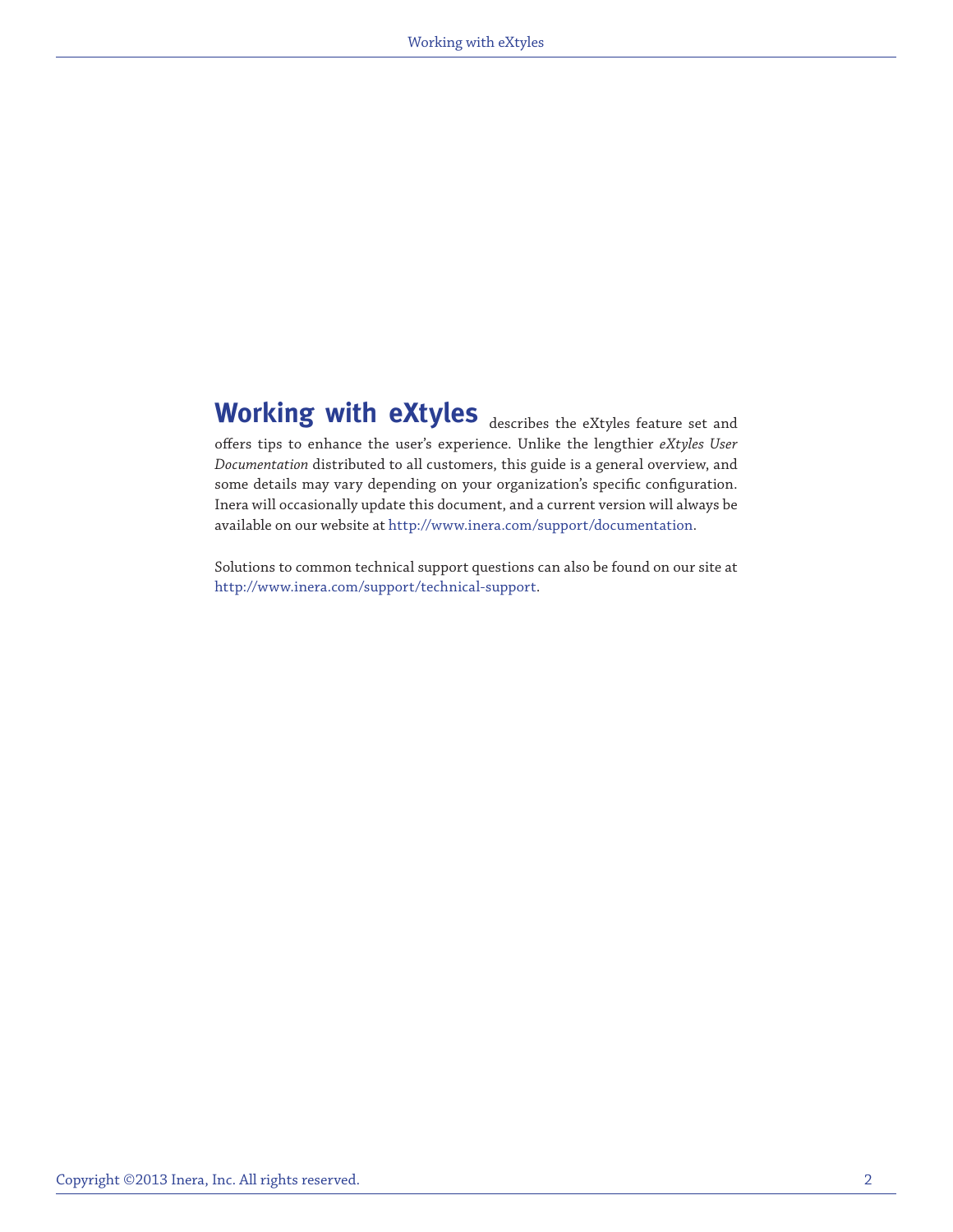# **Contents**

| <b>Document Check</b>                     | 4               |
|-------------------------------------------|-----------------|
| <b>Document Audit (Font Audit)</b>        | 4               |
| <b>Activation and Normalization</b>       | 4               |
| Setting Document Information              | 4               |
| Saving a Baseline Copy of a Document      | 5               |
| <b>Cleanup</b>                            | 5               |
| Auto-Style                                | 5               |
| <b>Style Paragraphs</b>                   | $6\phantom{1}6$ |
| Using the Palette                         | 6               |
| Table Styling                             | $\overline{7}$  |
| Document Map                              | 7               |
| Reviewing Paragraph Styles in Word        | 7               |
| <b>Auto-Redact</b>                        | 8               |
| <b>Compare to Baseline</b>                | 8               |
| <b>Advanced Processing</b>                | 8               |
| Bibliographic References                  | 8               |
| Reference Reprocessing                    | 9               |
| PubMed Reference Checking                 | 10              |
| CrossRef Reference Checking               | 10              |
| Reference Sorting                         | 11              |
| <b>Citation Matching</b>                  | 11              |
| Check Numbered Citation Order             | 12              |
| Check Figure/Table Callout Order          | 12              |
| <b>Citation Renumbering</b>               | 12              |
| <b>Author Processing</b>                  | 12              |
| Word Comments                             | 13              |
| <b>Export and Post-Processing Cleanup</b> | 13              |
| Post-Processing Cleanup                   | 13              |
| Final Preparation for XML Export          | 13              |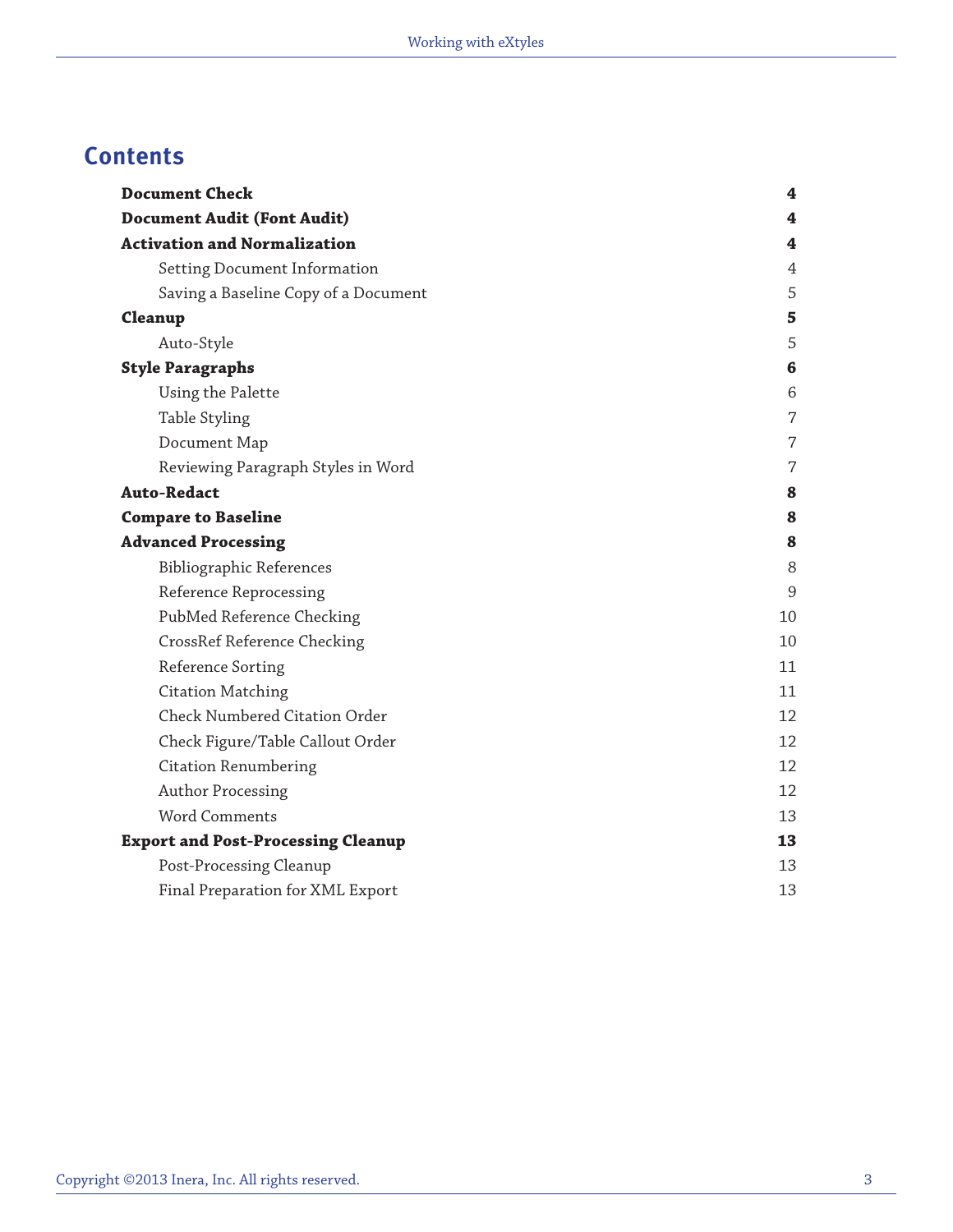### <span id="page-3-0"></span>**Document Check**

When you first open a document in Word for use with eXtyles, you should give the document a quick visual review. Look to see if the document has any formatting that is particularly unusual (especially large or small fonts, odd typefaces, or garbage characters). Such formatting problems may indicate a document that was poorly imported from another Word processing program or will cause other problems as you work with it.

You should also review any tabular material that appears in the document. Authors have been known to use a variety of creative methods to construct tables in Microsoft Word. eXtyles is optimized for tables that have been built using the Word table editor. Before activating a document with eXtyles, you should convert all tables built in other ways (tab-delimited, Excel, etc.) into Microsoft Word tables. If tables are not converted to Word table format before eXtyles activation, you may lose the layout of the table, or some eXtyles functions may not work correctly.

### **Document Audit (Font Audit)**

The first item on the eXtyles menu is Document Audit. The Font Audit option is found on this menu. Font Audit finds all fonts that have been used in a document and presents a list to the user. Font Audit must be run on each document before eXtyles activation — if you run it after activation, the results may not be accurate.

eXtyles fully supports most fonts. The most important use of Font Audit is to detect when an author may have used a special character font that is not supported by eXtyles. This should be a rare occurrence, but if an unfamiliar or oddly named font appears, check our up-to-date list at http://www.inera.com/support/documentation, which includes both supported fonts and all unsupported fonts of which Inera is aware. If the font is listed as unsupported, carefully review the file after eXtyles activation using Compare to Baseline — you may have to reinsert some special characters.

### **Activation and Normalization**

In this step, eXtyles activates your document (allows it to be processed) and normalizes it (prepares it for processing). The user also provides eXtyles with information about the file that is being prepared for processing.

A few things happen during activation of which the user should be aware. First, if Word's Track Changes feature is turned on, eXtyles accepts all changes and turns off Track Changes (it can be turned on again when you begin to edit the document). Second, if the author has used Word footnotes and/or endnotes, these are converted to plain text and moved to the end of the document (footnote numbers or symbols are, however, preserved).

#### **Setting Document Information**

Every organization that uses eXtyles has a customized Document Information dialog. In this dialog, the user identifies the publisher, publication, article type, etc., of the current file. Some of the fields in the dialog are starred (\*) — these must be filled in before the user can proceed with eXtyles processing. For instance, eXtyles needs to know in what publication the document will appear in order to apply the correct editorial style. Other fields may not be required — for example, issue number, since processing of manuscripts often occurs before a paper has been assigned to an issue.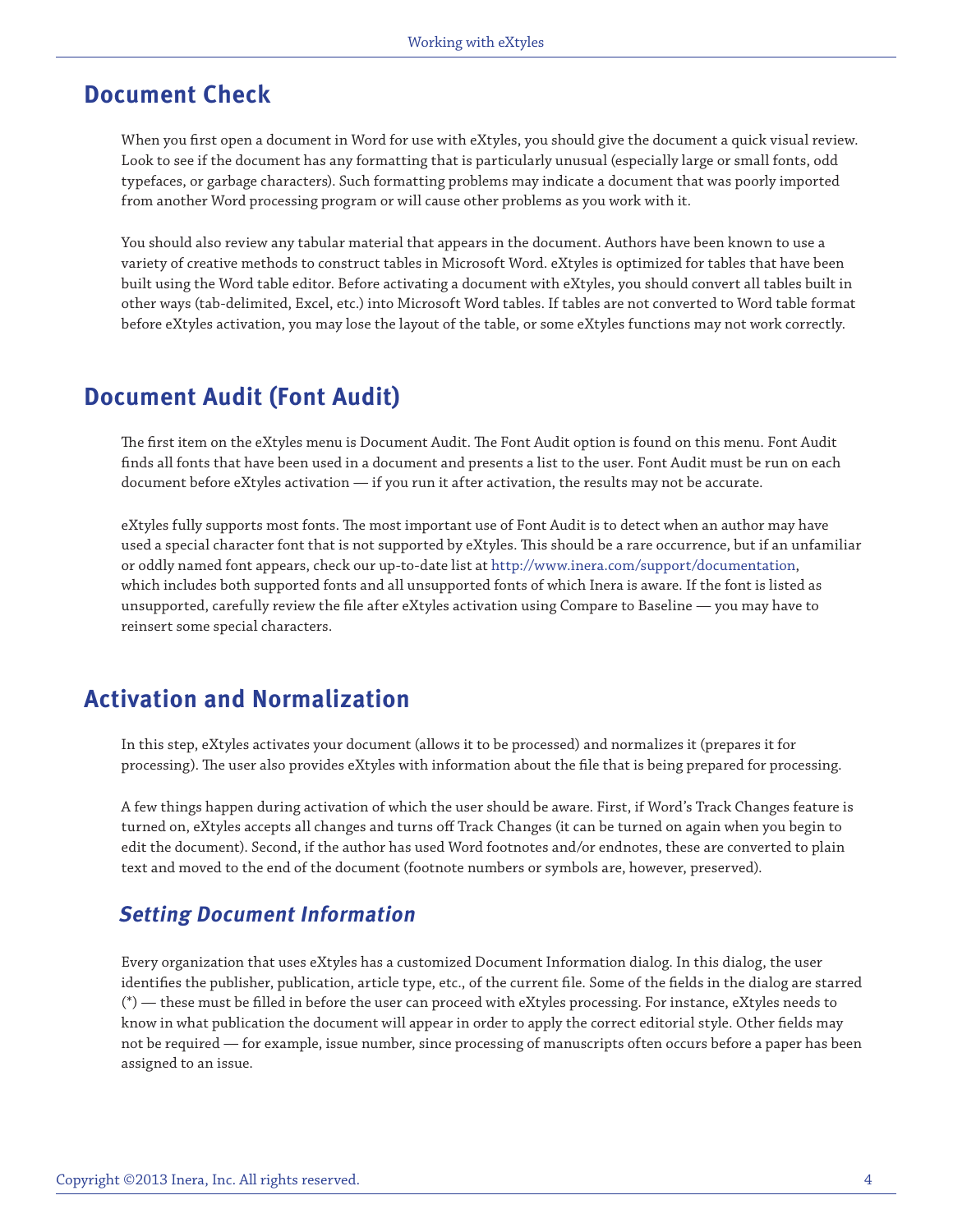<span id="page-4-0"></span>During activation, you have the option of selecting the "Add Document Information to Header" checkbox. If you select this, the metadata (the information about the paper that you've entered into the dialog) will appear in a Word header. You need to set the Word View to Print Layout to see this header.

You can change the document information later (for instance, if you want to add the issue number once a paper has been scheduled) by selecting Update Document Information from the eXtyles menu.

#### **Having problems activating a document?**

See **http://www.inera.com/support/technical-support/difficult-documents for tips**.

#### **Saving a Baseline Copy of a Document**

At activation, eXtyles automatically saves a baseline copy of the file — essentially a "snapshot" of the working document from immediately before eXtyles activation is run. This baseline is therefore an original, pre-eXtyles copy of the file, saved in the same directory as the document you are editing. eXtyles also automatically saves baselines before Auto-Redact and Citation Renumbering are run, and you can manually create baseline copies at any time during eXtyles processing. These are all read-only files, to discourage users from accidentally editing them. Baselines are discussed in more detail in the section on Auto-Redact.

The first time a baseline copy is created — at activation — it is given the same name as the working file, plus the text string "\$base" (for example, "Smith\$base.doc"). When a second baseline is created (usually when Auto-Redact is run), the "\$base" file is renamed with "\$original," and the new copy becomes the "\$base" file. Additional baseline files get digits added to them ("Smith \$base.doc" will become "Smith\$base2.doc" when another copy is created). Inera may revisit these conventions and come up with a simpler system in the future, but it's helpful to know that the "\$base" file is always the most recent baseline copy.

#### **Cleanup**

eXtyles Cleanup is a low-level editorial pass that automatically removes unnecessary white space and Word formatting that is not needed for eXtyles processing and often gets in the way of editing. Some Auto Styling features are also run during Cleanup (see "Style Paragraphs" for more information). For the most part, when you open the Cleanup dialog, you can just click "OK" — the default settings have been specifically selected for your publication(s). There are a few options to keep in mind, however:

- **1** If the document has embedded images that you'd like to delete, you can select the drop-down option "Remove Graphics" to pull them out in one step.
- **2** If "Remove Section Breaks" is turned on by default and you have a landscape-oriented table in the file, after Cleanup the entire document will be set in landscape rather than portrait layout. We recommend that publications with a lot of tabular material (for instance, medical journals) have this option checked off by default (contact us if you'd like to make this change); you can also uncheck this option on a case-by-case basis.

#### **Auto-Style**

Cleanup also includes the Auto-Style feature that, when selected, automatically identifies regular body paragraphs, tables, or reference lists in the document and applies the appropriate paragraph styles.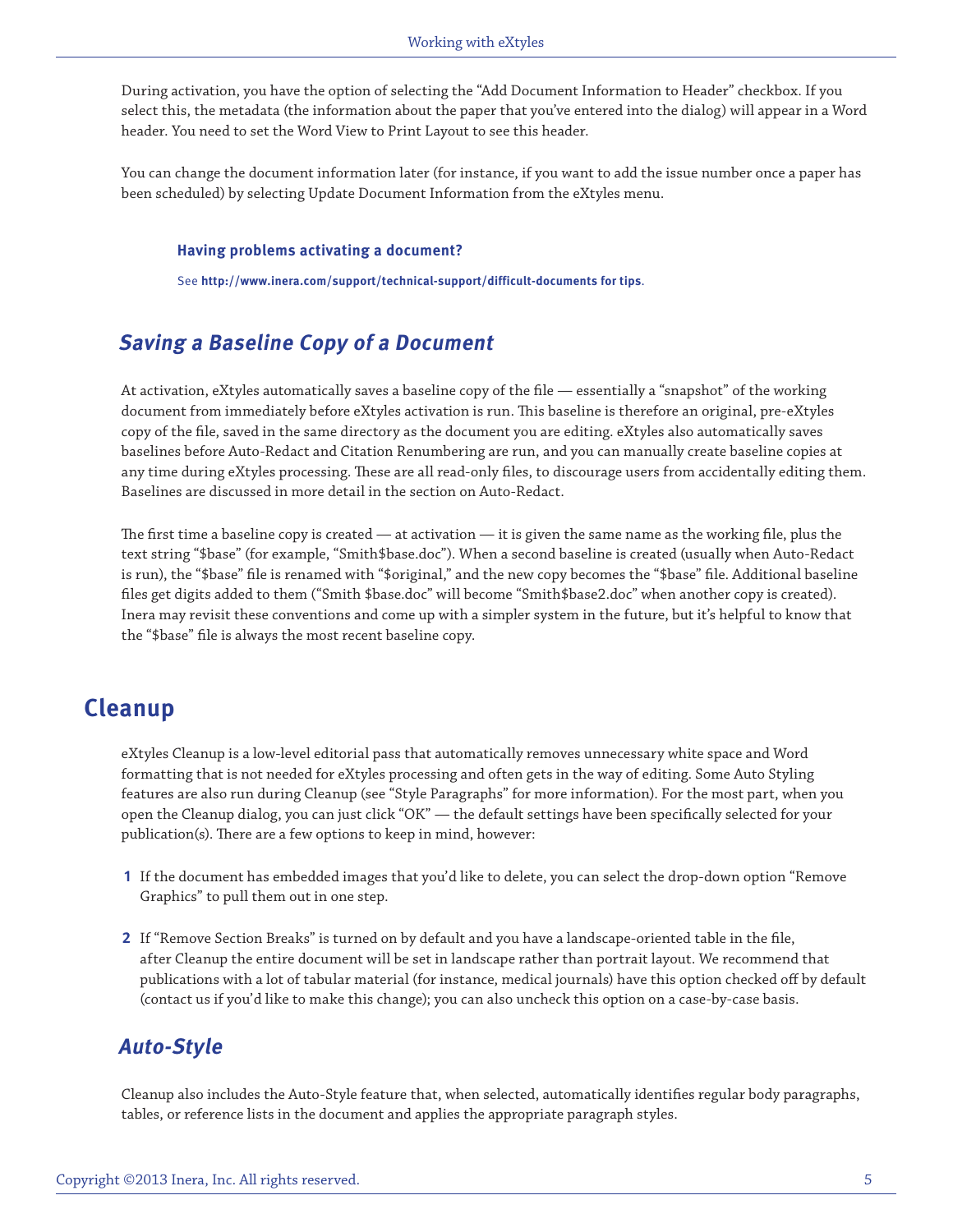<span id="page-5-0"></span>The Auto-Style References feature also strips errant hard returns (line breaks) that authors sometimes insert in the middle of a reference. If Auto-Style does the latter, it alerts the user that hard returns have been removed. For unnumbered (name–date) reference lists, eXtyles has to use alphabetic clues to determine where the list ends; therefore, if the last reference begins with a letter that is not near the end of the alphabet (say, "S"), eXtyles will let you know at what letter Auto-Styling left off, just in case the tool missed any subsequent references.

## **Style Paragraphs**

#### **Using the Palette**

The buttons on the eXtyles paragraph styling palette map to a customized Word style template for your publication. The application of styles to your manuscripts provides consistent visual formatting, enables a smooth transition to your production system, and makes all of the remaining eXtyles processes possible.

When you open the style palette, eXtyles selects the paragraph where your cursor is placed. You can use the mouse to click on the appropriate style button or use the keyboard to apply styles with the underlined hotkeys (for instance, "T" to apply the "Article Title" style). eXtyles applies the style and then automatically selects the next paragraph in the document.

Although you can click and scroll through the document as you would normally, you can also quickly traverse the document, merge and delete paragraphs, and confirm or change styles using the buttons at the bottom of the palette:

- **1** With prev: Merges a paragraph into the preceding paragraph. If, for instance, you have applied the "Acknowledgment" style to the first paragraph of a multi-paragraph Acknowledgment, and it is your publication's style to have only one Acknowledgment paragraph, you can select "With prev" to merge the subsequent paragraphs with the first; they will automatically take on the "Acknowledgment" style, and each hard return between the paragraphs will be replaced with a space.
- **2** New pgraf: Finds the first period, colon, question mark, or en dash and inserts a hard return after it, creating a new paragraph. If, for instance, the author has used run-in heads such as...

*Statistical Analysis.* In the survey a total of 4118 eligible women...

... you can click on "New pgraf" to set "Statistical Analysis" in its own paragraph; the appropriate heading style can then be applied to it.

- **3** Previous: Selects the previous paragraph; does not add or remove styles.
- **4** Next: Selects the following paragraph; does not add or remove styles. If you hold Shift while clicking "Next" or typing the hotkey "x", eXtyles will skip to the next new paragraph style.
- **5** Delete: Removes the selected paragraph.
- **6** Undo: Cancels the previous actions.

Within this dialog, you can use the Tab and Shift-Tab keys to switch between the different style tabs on the palette. You can also use the Esc key to close the dialog.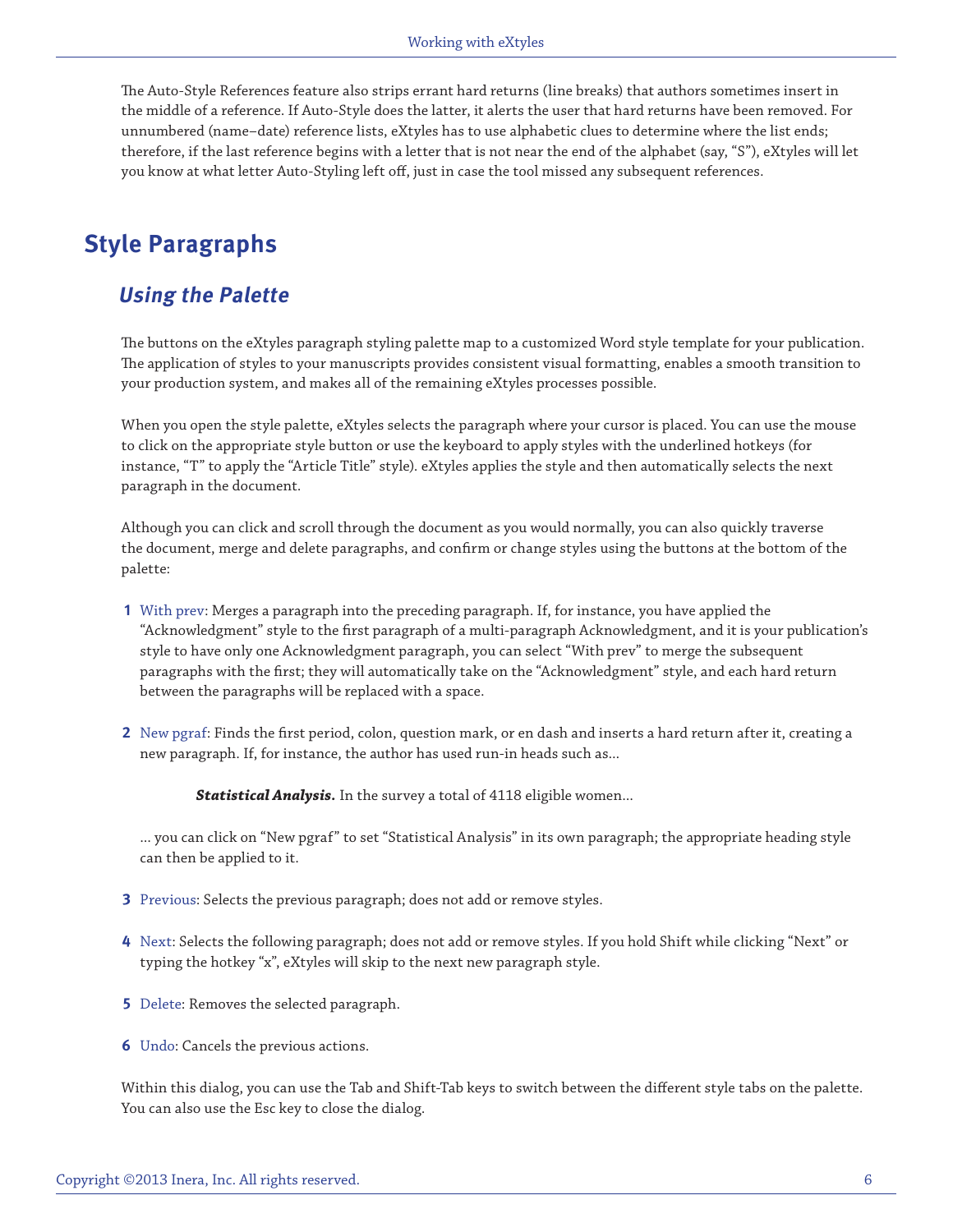#### <span id="page-6-0"></span>**Why does paragraph styling sometimes take longer than usual?**

Word has a bug in which face markup (like italic or superscript) or Symbol font changes in the middle of a paragraph may be lost when styles are applied from the Word paragraph style drop-down menu. If eXtyles appears to lag during paragraph styling, look at the bottom left of the Word window for the "Repairing paragraph markup" message — the extra time means eXtyles is fixing this Word bug, ensuring that your document will not lose any critical formatting.

#### **Table Styling**

For ease of table styling and to ensure that all paragraphs in the document are properly tagged, Inera recommends that table titles and footnotes be placed before and after the table, respectively (outside of the table grid). eXtyles will normally apply the selected paragraph style to a single row of cells. To style the entire table body in one step, hold down the Shift key while clicking on the table body style on the palette.

#### **Document Map**

After you style a document, you can easily navigate from heading to heading in the Navigation Pane. To open this window, check the box next to Navigation Pane in the View tab. A left pane will open that shows an outline view of the paragraphs to which a title or heading style has been applied. You can quickly traverse the document by clicking on the paragraphs in the left pane.

#### **Reviewing Paragraph Styles in Word**

In many situations, and especially after using the eXtyles Paragraph Styling palette, it is useful to review the styles you have applied to a document. Opening the Word style width area window on the left side of your document is the easiest way to review the styles you have applied.

To open this window, follow these steps:

- **1** From the Word View tab, select Draft.
- **2** From the File tab, select Options.
- **3** Select Advanced, and then navigate to the Display section.
- **4** Set "Style area pane width in Draft and Outline views" to a non-zero value (0.7 inches is a good starting value), and click OK.

Once this window is open in the Draft view, you can scroll through your document to review the styles you have applied to each paragraph. You can close this window by dragging the vertical line all the way to the left edge of your Word window.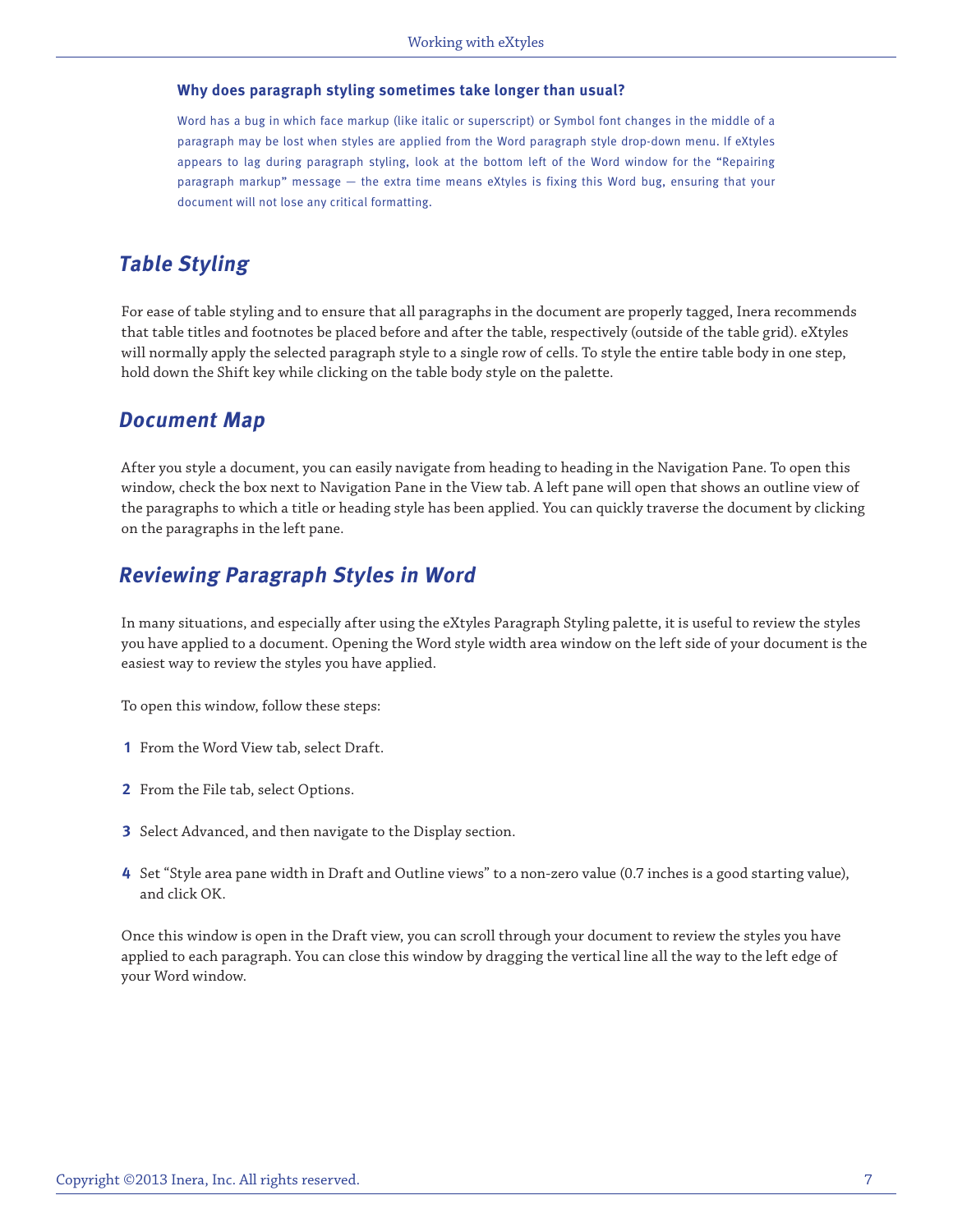### <span id="page-7-0"></span>**Auto-Redact**

The eXtyles Auto-Redact dictionaries are a library of find-and-replace rules customized for your publication's editorial style. eXtyles intelligently applies the rules to the document according to paragraph style — for instance, British-to-American spelling changes will not be made to affiliations, references, or direct quotes. eXtyles displays a list of dictionaries when Auto-Redact is selected, and you can open these dictionaries within the dialog to view individual rules. However, in most cases, you can simply click "OK" on the dialog to run Auto-Redact.

When you do so, eXtyles automatically creates a baseline copy of your manuscript. This feature allows you to select Compare to Baseline immediately after Auto-Redact has run, which opens a new copy of the file in which Auto-Redact changes are displayed using Word's Track Changes tools. Remember: do not edit the baseline comparison file, even if you find a change that is incorrect or spot a passage that needs to be edited — this is a transient file that you will most likely discard once you've reviewed it. Always make your changes in the working Word document.

#### **Does eXtyles autosave the working file?**

eXtyles autosaves the working file before any eXtyles process is run. Therefore, if you accidentally run an eXtyles process in error (for instance, if you run Auto-Redact before you've finished Paragraph Styling), all you have to do is close the document and, when prompted, click "Don't Save." When you reopen the file, it will be exactly as it was before the last eXtyles process was run.

#### **Compare to Baseline**

To compare the current version of the document being processed by eXtyles with one of the baseline copies, select Compare to Baseline from the eXtyles menu. If you have not used the Create New Baseline function and have only one baseline document saved (Document\$base.doc), the working document is automatically compared with it. If two or more baseline versions have been saved, a dialog appears and lists all of the baseline versions that have been saved. The date and time appear in parentheses next to each document — for example, Document\$base.doc (2/15/00 1:43 PM). The most recent version is highlighted at the top of the list. You can select any of the baseline versions to perform the comparison with your current document; in most cases (for example, after Auto-Redact or Citation Renumbering), you will want to select the most recent copy.

### **Advanced Processing**

The eXtyles Advanced Processing menu includes modules that process bibliographic references and citations and apply character-level styling to the document. This guide discusses common Advanced Processing modules; not all of them may be in your eXtyles configuration, and your configuration may include modules that are not covered here. For additional information, see your organization's eXtyles User Documentation.

#### **Bibliographic References**

Bibliographic Reference Processing automatically identifies reference types and restructures journal references and, for those organizations that have the Book Reference Processing module, book references — according to your publication's editorial style.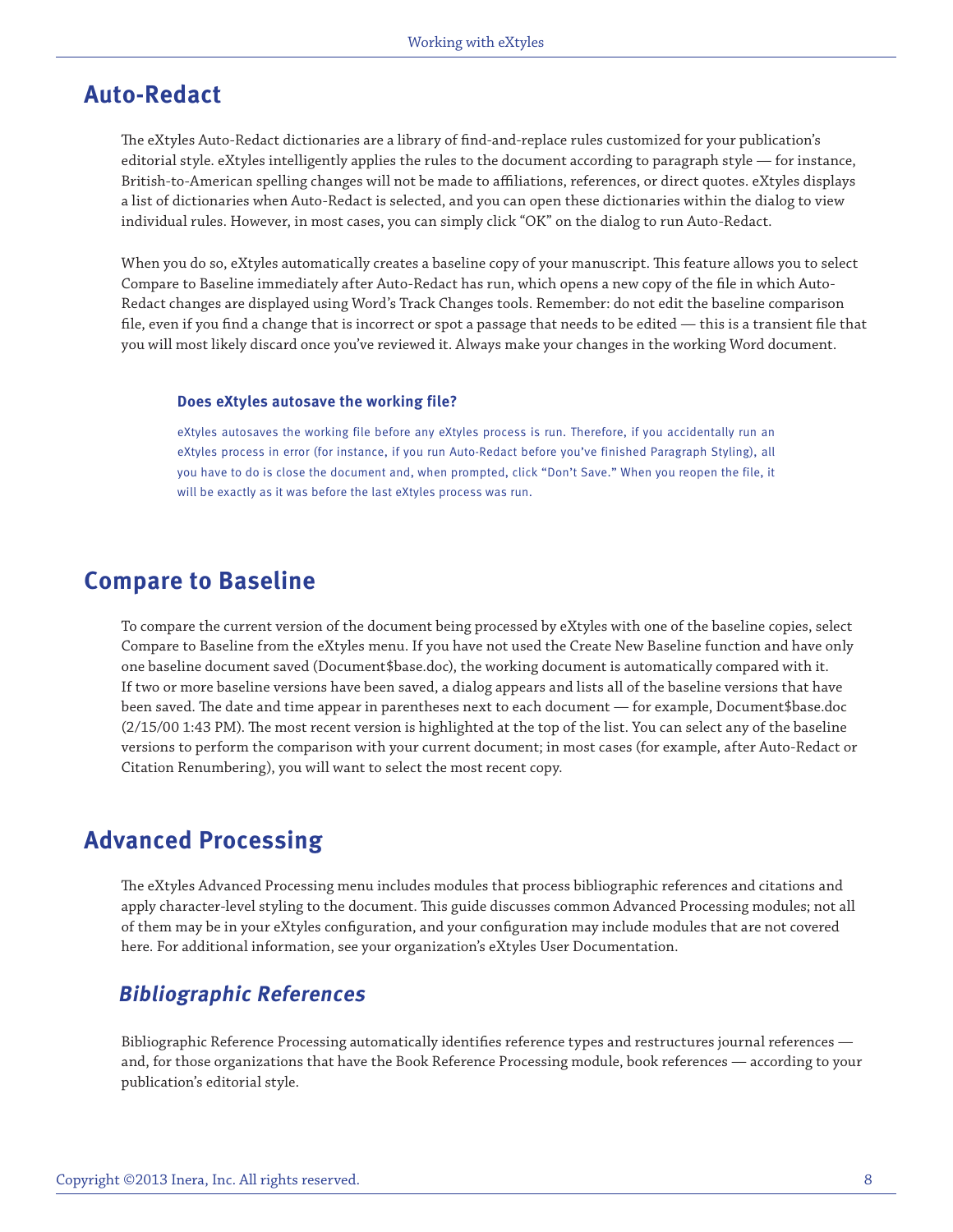#### <span id="page-8-0"></span>**What do the reference tools edit, and what don't they edit?**

Journal references are fully edited according to your editorial style — the order, punctuation, spacing, and formatting of reference elements will all be correct. eXtyles will not alter article titles, however, so these need to be carefully proofed. Book Reference Processing also fully restructures references, but the style-specific formatting of some elements may require additional proofing (for example, eXtyles can change "Second Edition" to "2nd Ed." but currently cannot change "New Haven, CT" to "New Haven, Conn."). For all other reference types, except those tagged as "unknown," eXtyles formats the author list and highlights years and URLs (if present). In "unknown" references, these elements are highlighted but not formatted.

After reference processing, a typical journal reference looks like this:

<jrn>Klingensmith GJ, Garcia SC, Jones HW, Migeon CJ, Blizzard RM. Glucocorticoid treatment of girls with congenital adrenal hyperplasia. J Pediatr 1977;90:996–1004. </jrn>

Each component of the reference is identified and color-coded for easy proofing. The first item is the reference type tag, which specifies the type of reference that eXtyles has identified. Possible types are:

| <jrn></jrn>             | Journal reference                                                    |
|-------------------------|----------------------------------------------------------------------|
| <bok></bok>             | Book reference                                                       |
| <edb></edb>             | Edited book or book chapter reference                                |
| <conf></conf>           | Conference proceeding                                                |
| <eref></eref>           | Reference to a web site                                              |
| $\langle$ lgl $\rangle$ | Citation of a legal case or statute                                  |
| <ths></ths>             | Reference to a thesis/dissertation                                   |
| <other></other>         | References to working papers, technical reports, patents, maps, etc. |
| <unknown></unknown>     | Unsupported or otherwise unknown reference type                      |

In addition to fixing the order, punctuation, and face markup of references, eXtyles also corrects the abbreviation of journal names so that they match editorial style and standard abbreviations used for online linking. Punctuation is added or removed as per the publication style.

#### **Reference Reprocessing**

Once a reference has been tagged with a type, it will not be reprocessed if you reselect Bibliographic References from the eXtyles menu. Manually removing the reference type tags after fixing a reference will allow eXtyles to reprocess it. For example, the following reference was not fully edited because the last author name was incomplete as well as oddly formatted:

<jrn>24. Chang, C., Holtzman, D., Chau, S., Chickering, T., Woolf, E., Holmgren, L., Bodorova, J., Gearing, D., Holmes, W. & AH., B.: Twisted gastrulation can function as a BMP antagonist. Nature 2001;410:483-487.</jrn>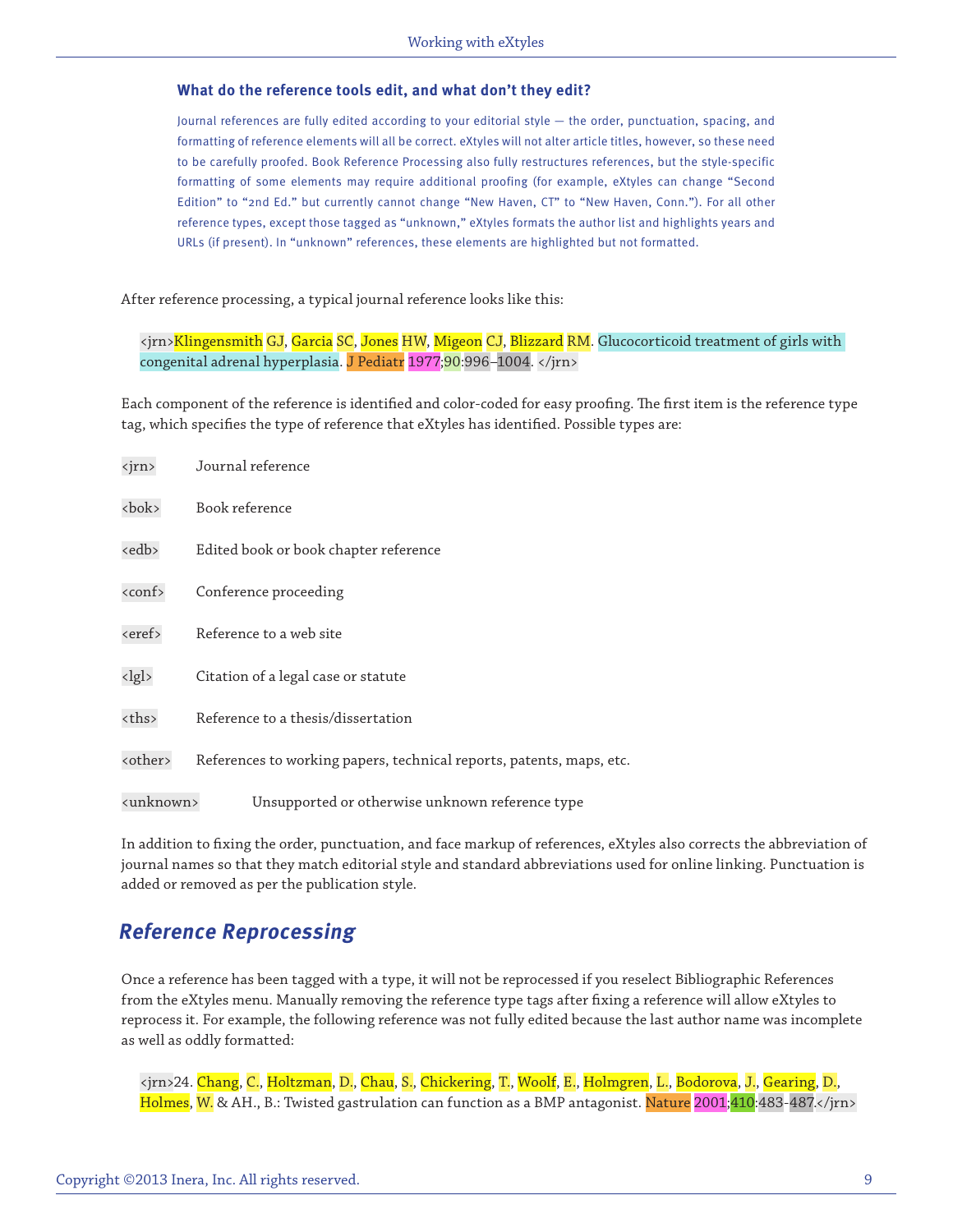<span id="page-9-0"></span>In such cases, eXtyles inserts a warning indicating that the reference wasn't fully processed and requires follow-up. PubMed Reference Checking (see below) returned a link for this reference, however, so the user can easily retrieve and insert the correct author name ("Brivanlou  $AH$ ") and remove the  $\langle$ irn> type tags:

24. Chang, C., Holtzman, D., Chau, S., Chickering, T., Woolf, E., Holmgren, L., Bodorova, J., Gearing, D., Holmes, W., and Brivanlou, A.H. Twisted gastrulation can function as a BMP antagonist. Nature 2001;410:483-487. PubMed

After selecting Bibliographic References again, the reference will be properly restructured as:

<jrn>24. Chang, C., Holtzman, D., Chau, S., Chickering, T., Woolf, E., Holmgren, L., Bodorova, J., Gearing, D., Holmes, W., and Brivanlou, A.H. Twisted gastrulation can function as a BMP antagonist. Nature 2001;410:483- 487. PubMed</jrn>

Bibliographic Reference Processing ignores all references with reference type tags; therefore, if the reference type tags have not been removed, references will not be altered when you run this process a second time.

**Did eXtyles incorrectly identify a reference or its elements with no obvious author error?** 

Send it to **eXtyles-support@inera.com**.

#### **PubMed Reference Checking**

eXtyles PubMed Reference Checking calls the PubMed batch citation checker for all journal references. In most eXtyles configurations, when a match is made, a "PubMed" or "PMID" hyperlink appears at the end of the reference, and users can click on this link to access the Medline abstract for that reference. Often missing or incorrect information can be easily retrieved this way. For instance, if eXtyles Bibliographic Reference Processing warns that a reference is missing a volume number, you can then run PubMed Reference Checking to see if the reference matches on Medline; if it does, you can quickly retrieve the missing information instead of doing a more timeconsuming manual search.

Sometimes a reference simply doesn't link. To determine why, you can access the PubMed single citation matcher at http://www.ncbi.nlm.nih.gov/pubmed/citmatch. Sometimes warnings from Bibliographic Reference Processing will point you in the right direction; for instance, a warning about a page range on a reference that fails to link indicates that the first page number is most likely the problem; this, therefore, is the element you should leave out when running your search using the PubMed single citation matcher.

#### **CrossRef Reference Checking**

CrossRef Reference Checking works in much the same manner as PubMed Reference Checking. However, instead of a "PubMed" hyperlink at the end of a matched reference, you will see a DOI hyperlink that takes you to the publisher's own web page for that particular reference.

In most eXtyles configurations, CrossRef Reference Checking is set up with fuzzy matching turned on. This means that the reference data does not have to be entirely accurate for CrossRef to link to it; for instance, CrossRef may still link to a reference with an incorrect volume number. In all cases when a link is created with fuzzy matching, you will receive a warning that the reference data and the CrossRef data do not match, and you will be able to click on the DOI to investigate the problem. Because there have been occasional problems with the accuracy of CrossRef data (which is deposited by individual publishers rather than compiled by an indexing organization like PubMed), Inera encourages users to click on the link to make sure that CrossRef's suggestion (e.g., "CrossRef reports the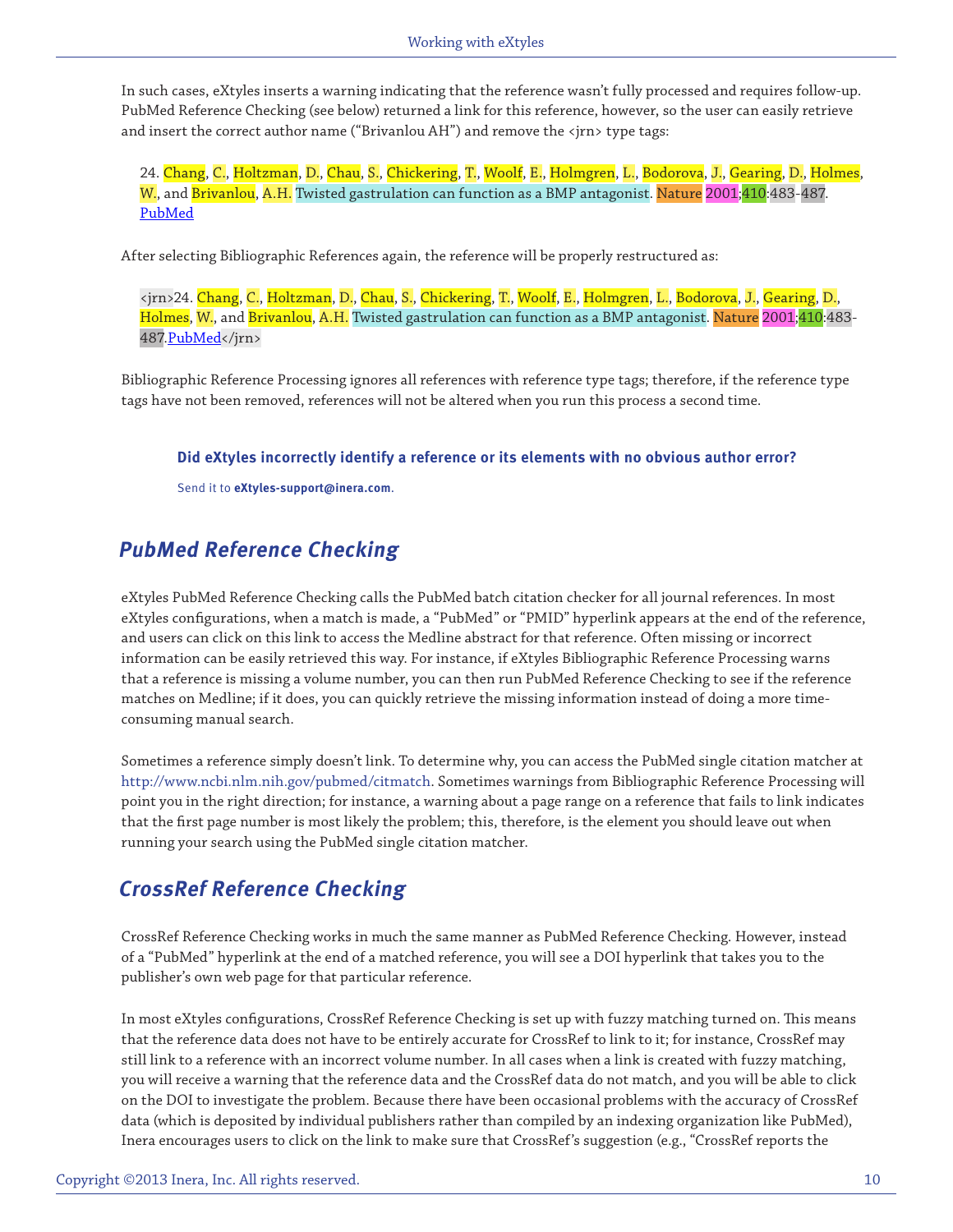<span id="page-10-0"></span>first author surname should be M?ller, not Müller") matches the information provided for that reference on the publisher's site.

### **Reference Sorting**

For publications that use Harvard-style (i.e., name–date) citations, eXtyles Reference Sorting can be run after Bibliographic Reference Processing to sort reference lists alphabetically and according to the editorial style recommended by the APA, Chicago, and CSE manuals of style. Alternatively, reference sorting can be used to reorder reference lists according to the style used by Cell Press and the Society for General Microbiology. This latter style follows these rules for ordering references with the same first author surname:

- **1** All single-author references are listed, subsorted by year and then year letter (e.g., 2006a).
- **2** Next, all two-author references are listed, subsorted by second author surname, then by year, and then by year letter.
- **3** Last, all references with three or more authors are listed, subsorted by year.

If the order of two or more references is ambiguous (for instance, if there are three "Smith J, 2000" references), Reference Sorting inserts a warning.

#### **Convert/Clean Numbered Citation Style**

For publications that use Vancouver-style (numbered) citations, eXtyles Convert/Clean Numbered Citation Style automatically converts citations between different standard styles such as numbers in brackets, numbers in parentheses, or superscripted numbers. When you open the dialog, select the citation style used by the author, and eXtyles converts it to the citation style used by your publication.

Convert/Clean corrects the formatting of spacing and punctuation within numbered citations, and should be run even if the author used the correct citation style for the journal (e.g., to change "[1, 3-5]" to [1,3–5]"). Convert/Clean will also correct the punctuation surrounding the citation (e.g., converting "citation1." to "citation.1" or vice versa) according to your journal requirements.

#### **Citation Matching**

Citation Matching automates checking of in-text citations with their respective objects. The goals of this feature are to:

- **1** Identify all bibliographic citations for which there is not a matching reference.
- **2** Identify all references for which there is not at least one citation.
- **3** Identify all figure, table, and box callouts for which there is not a matching legend or title.
- **4** Identify all figure legends, box legends, and table titles for which there is not at least one callout.

Warnings are inserted as Word comments; the citations and callouts in the manuscript are indicated with colorcoding to aid in proofing.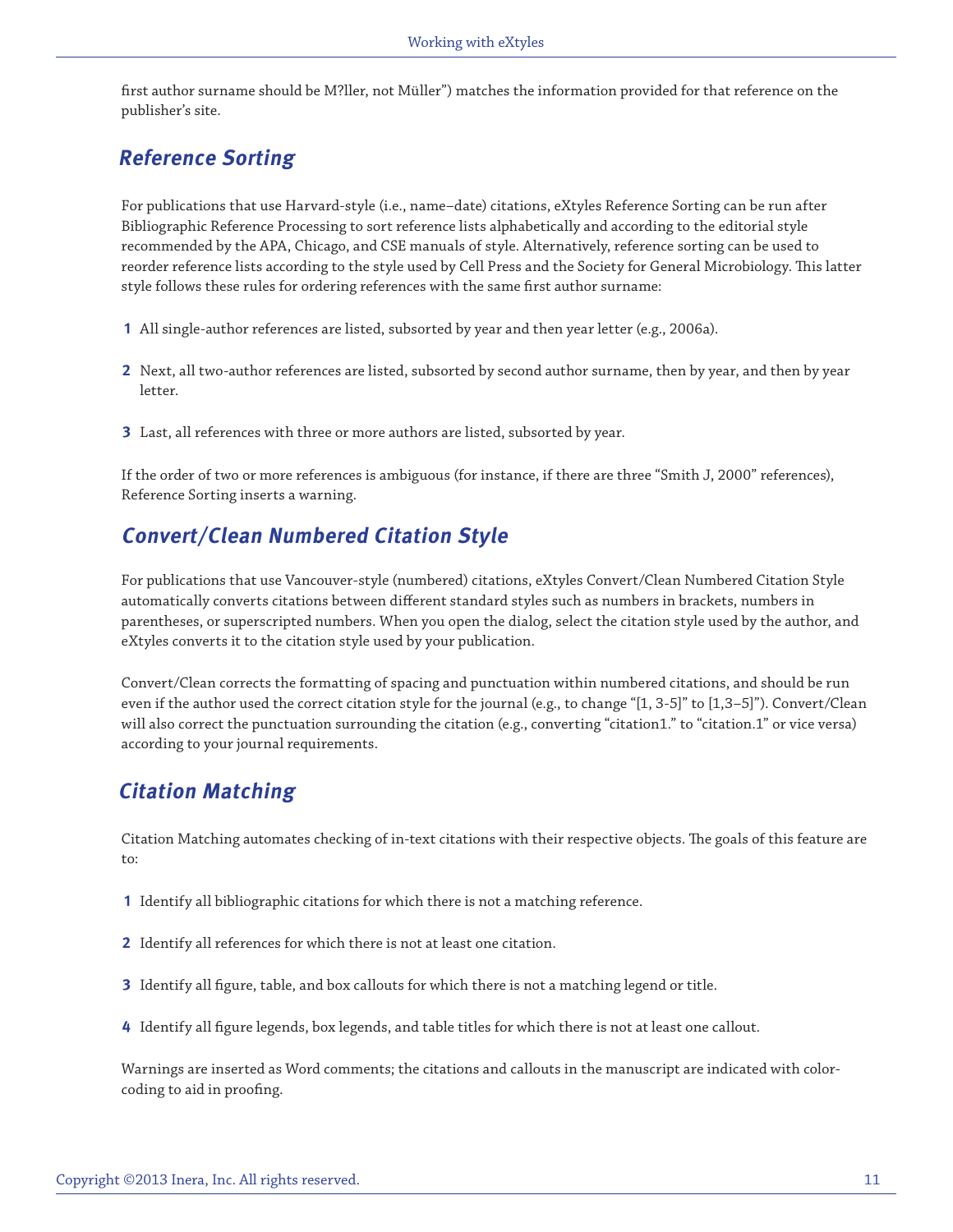#### <span id="page-11-0"></span>**How do I color-code a citation eXtyles fails to identify?**

Occasionally, eXtyles will fail to match a valid citation. For instance, superscript 2 and 3 appear so often as exponents that they are only treated as citations if they are immediately preceded by punctuation or are part of a citation range. For the remaining citation modules to work properly, all valid citations must have the cite\_bib character style applied to them. You can use the Word format painter tool (icon shown above) or the Word drop-down style menu to manually apply the character style.

#### **Check Numbered Citation Order**

Check Numbered Citation Order validates the order of numbered citations and figure, table, and box callouts. When you open the dialog, select the citation style used in the document (usually, at this point, the correct style for your publication). If citations or callouts are found out of the correct order, eXtyles inserts a Word comment.

Check Numbered Citation Order may be run in documents with name–date (Harvard style) reference citations to check the order of figure, table, and box callouts. It does not report problems with name–date reference citations.

#### **Check Figure/Table Callout Order**

Instead of Check Numbered Citation Order, most publications that use name–date (Harvard style) citations have the Check Figure/Table Callout Order module, which validates the order of figure, table, and box callouts. It does not report problems with name–date reference citations.

#### **Citation Renumbering**

When citations are incorrectly ordered, reassigning reference numbers, reordering the reference list, and ensuring that each renumbered citation corresponds to the correct reference can be a difficult and frustrating chore. Citation Renumbering automates these processes.

It is important to note, however, that this complex automated task still requires the careful attention of the copyeditor, since, for instance, a missing table or even a single unidentified citation can cause a large number of errors when automated renumbering is run. For this reason, we encourage users to run Citation Renumbering after copyediting has been completed. eXtyles also autosaves a new baseline copy of the document before this process, so the user can run Compare to Baseline to check the accuracy of the renumbered citations and references.

Note that although Check Numbered Citation Order reports problems with figure and table callouts (for example, the Figure 2 callout precedes the Figure 1 callout), these elements will not be automatically renumbered or reordered during Citation Renumbering, which acts on reference citations only. The copyeditor must fix incorrect figure and table numbering by hand.

#### **Author Processing**

Author Processing automatically identifies and tags all sub-elements in the author paragraph of a manuscript. This tagging is used primarily for the production of XML directly from eXtyles. It can also be used to help compositors automatically identify author names that will be used in constructing running heads. Be sure that you have completed copyediting of the manuscript before you run this process, since it is designed to tag properly edited author lists. Use superscript markup for footnote symbols, as appropriate for your editorial style.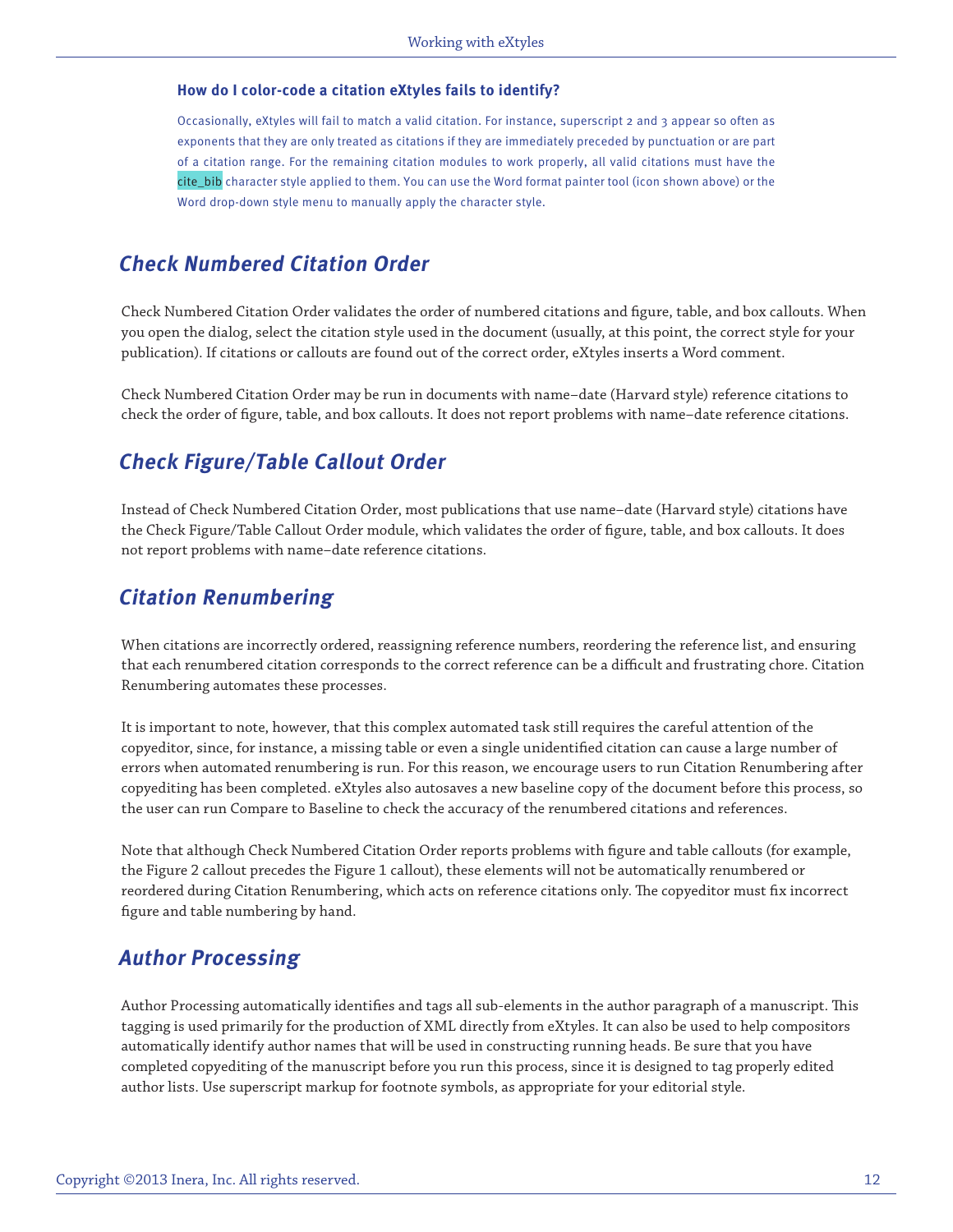#### <span id="page-12-0"></span>**Word Comments**

During Advanced Processing, some functions may automatically add queries to the document as Word comments. These comments highlight problems that eXtyles has identified.

In each version of Word, there are a few ways to view comments. These various options (and the differences from one version of Word to another) can be confusing. In Word 2007 and 2010, click Show Markup in the Review tab, and select the Comments check box. To view the comments as bubbles, select Print Layout from the View tab. You can also view comments in the Reviewing Pane by selecting a view option from the Reviewing Pane menu in the Review tab.

In Word 2003, you must open the Reviewing toolbar and select Final Showing Markup in the "Display for Review" menu to view comments. To open this toolbar, right-click on any blank area of your Word toolbar and check the "Reviewing" option in the dialog that appears. To view the comments as marginal balloons (often the easiest way to review reference warnings), you need to be in Word Print Layout. You can also use the Reviewing Pane toolbar icon (shown above) to view the comments listed in a new window.

Adding or deleting Word Comments will automatically renumber the remaining comments.

### **Export and Post-Processing Cleanup**

#### **Post-Processing Cleanup**

Post-Processing Cleanup is generally run on files that need certain eXtyles-applied formatting removed, either for a smoother transition to desktop publishing or for sending the file back to the author for proofing. Some eXtyles configurations have customer-requested default settings in this dialog; in many configurations, all tasks are turned off by default and must be selected on a case-by-case basis. A few notable tools:

- **1** Convert Word Comments to Text: Publications that use embedded text rather than Word comments for author queries can use this tool to convert eXtyles warnings to their preferred format. These can be placed where they appear in the text or can be moved to the end of the file as a numbered list of queries.
- **2** Remove Word Text Highlights/Shading: These tools can be used to strip the color (without also removing the underlying character styles) for documents that will be returned to the author.
- **3** Remove Hyperlinks Starting with Text: Inserting either " PubMed" or " doi" into this field will strip the eXtylesinserted hyperlinks in the reference list. (Note that these text strings must be preceded by a space.)

Note that most options in Post-Processing Cleanup should not be run on files that will be exported from Word to XML with eXtyles.

### **Final Preparation for XML Export**

Before selecting Export from the eXtyles menu, be sure to run the Advanced Processing function Author Processing. When this function is complete, and the author line has been proofed, you should be ready to export the document. You can export any Word document as a well-formed XML file by selecting XML w/CALS Tables (Well Formed) from the Export menu. Publishers with customized export filters should select those from the export menu. In either